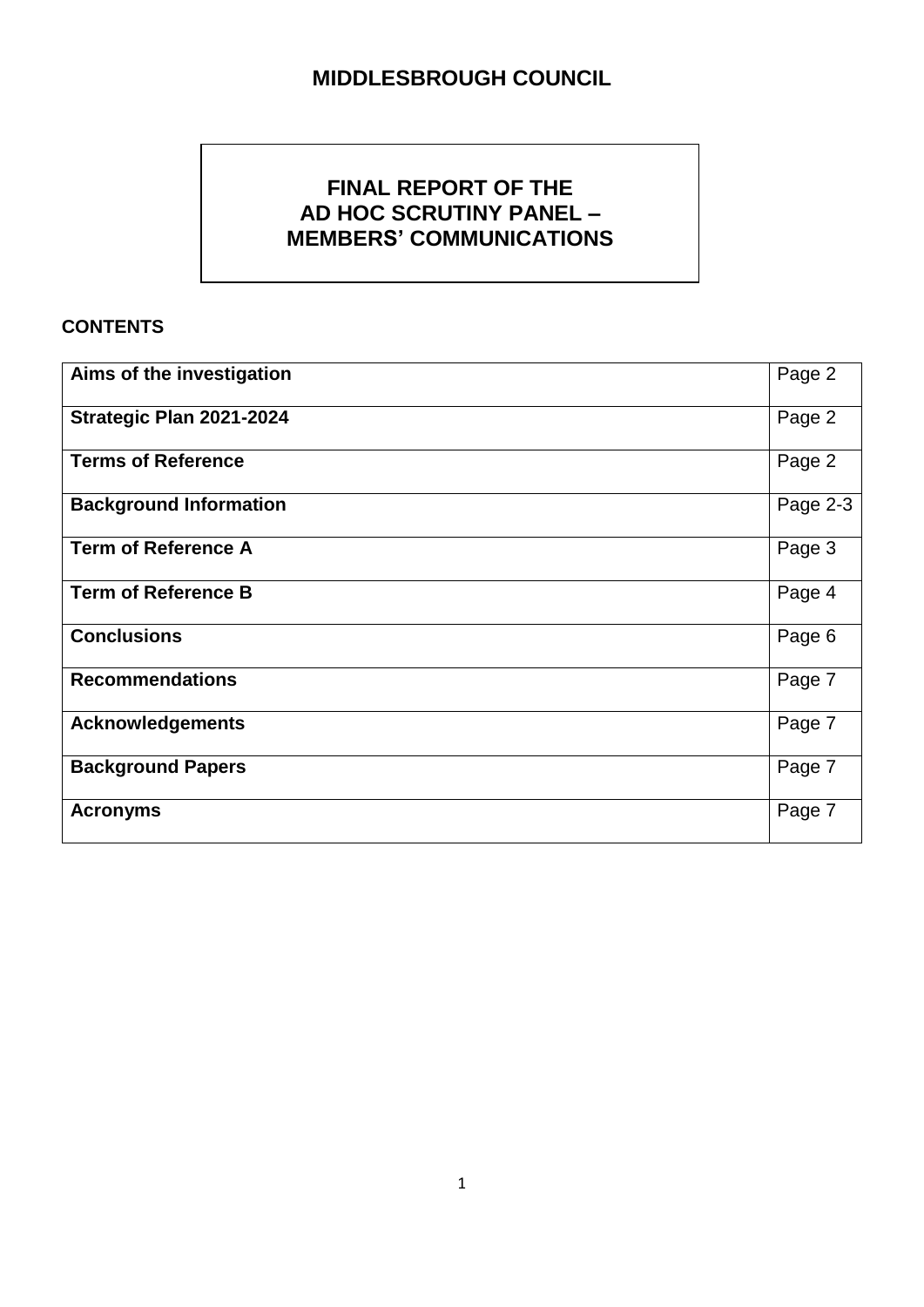#### **PURPOSE OF THE REPORT**

1. To present the draft final report of the Ad Hoc Scrutiny Panel following its review into Members' media communications.

### **AIMS OF THE REVIEW**

2. The Ad Hoc Scrutiny Panel sought to understand how Members receive and transmit media communications, and what support is available from the Council's Marketing and Communications team in this regard.

#### **STRATEGIC PLAN 2021-2024**

- 3. The scrutiny of this topic aligns with the Council's three core aims as detailed in the Strategic Plan 2021-2024<sup>1</sup>:
	- People Working with communities and other public services in Middlesbrough to improve the lives of local people.
	- Place Securing improvements in Middlesbrough's housing, infrastructure and attractiveness, improving the town's reputation, creating opportunities for local people and improving our finances.
	- Business Promoting investment in Middlesbrough's economy and making sure we work as effectively as possible to support our ambitions for People and Place.

Specifically, this topic contributes to the delivery of the Strategic Plan 2021-2024 as follows:

• People - Working with communities and other public services in Middlesbrough to improve the lives of local people.

#### **TERMS OF REFERENCE**

- 4. The terms of reference for the scrutiny panel's investigation were as follows:
	- A) To understand the Council's current position with regard to Members' communications; and
	- B) To explore what role social media plays in Members' communications.

#### **BACKGROUND INFORMATION**

- 5. Communication is a critical function of everyday life and, increasingly, the ability to communicate effectively is held to a premium. The pitfalls of poor or malicious communication are well rehearsed and can have significant detrimental consequences. The ability to communicate effectively brings many advantages, with many leading organisations citing that effective communication can:
	- Mitigate conflict;
	- Increase engagement;

**<sup>.</sup>** <sup>1</sup> Middlesbrough Council's Strategic Plan 2021-2024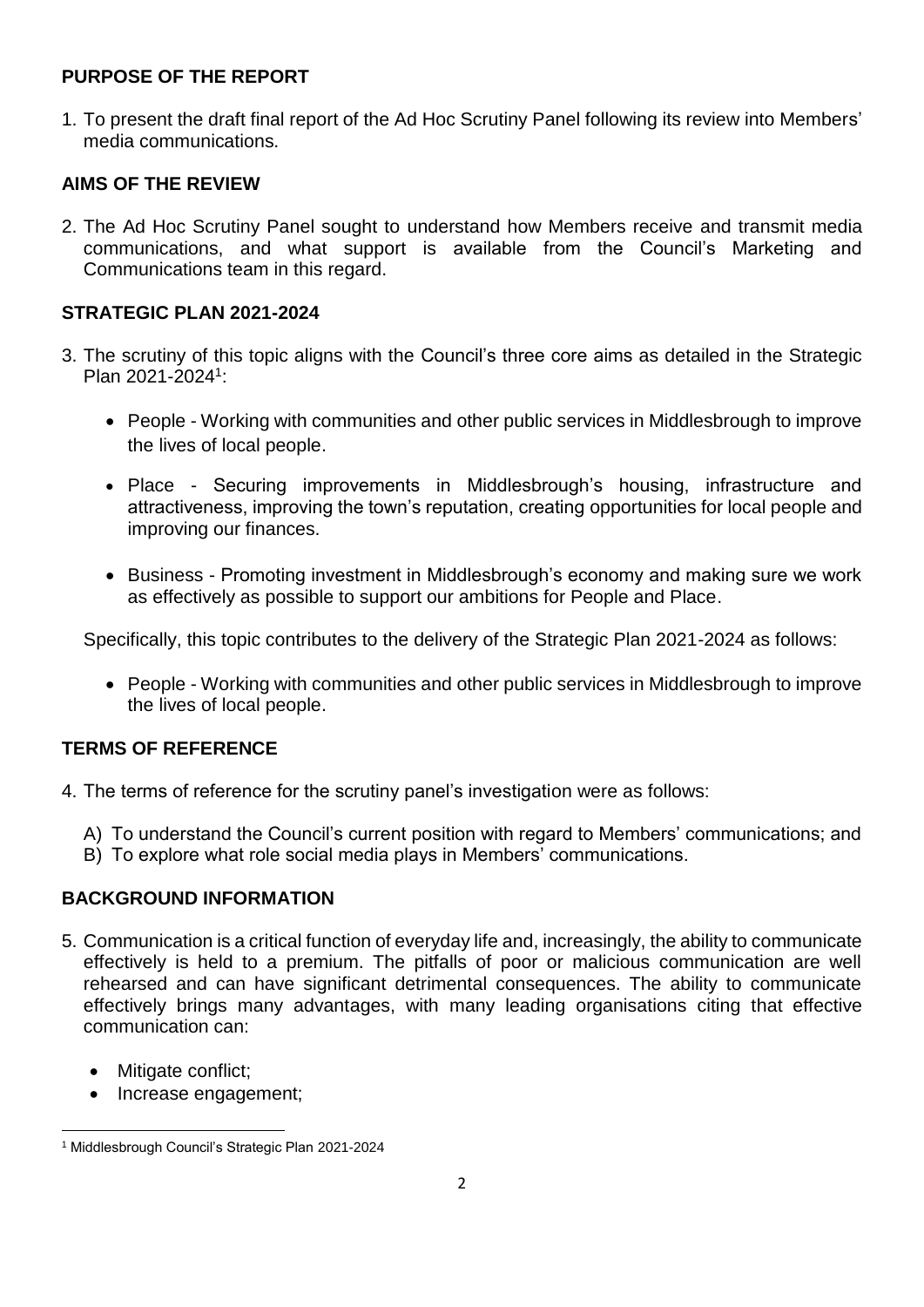- Improve productivity;
- Improve client relations;
- Promote healthy workplace cultures;
- Improve direction;
- Boost satisfaction:
- Increase motivation;
- Strengthen teams; and
- $\bullet$  Improve public impressions.<sup>2</sup>
- 6. While these benefits are directed towards businesses, their ethos can easily be applied to local government politics. For example: the Local Government Association (LGA) sees strategic communication acting as "...a trusted advisor, navigator and leader."<sup>3</sup> It is also recognised that councils not recognising the importance of strategic communications are likely to have ineffective links with their respective communities and stakeholders.
- 7. Politically, Middlesbrough Council has experienced a fractious political landscape since the elections of 2019 and it is undeniable that communication, specifically on social media, has played a role in that experience.
- 8. It was with these themes in mind that the Ad Hoc Scrutiny Panel was keen to understand what plans and procedures the Council had in place for Members' communications. In particular, the Panel aimed to understand what roles such procedures played in Members' presence on social media.

## **TERM OF REFERENCE A**

## **To understand the Council's current position with regard to Members' Communications**

- 9. Effective communication for councils is becoming more important, with the LGA finding during the course of peer reviews that "communications without strategy does not work." The importance and significance of communications within Middlesbrough Council is highlighted with the marketing team reporting directly to the Chief Executive.
- 10. The Council does not a have single strategic communications plan in place at present, however, one is likely to be implemented in the near future. It is intended that such a communications plan will complement the Council's Strategic Plan 2021-2024, align with the Council's strategic objectives and provide for how Members shape and receive Council communications.
- 11. Ordinarily, the Marketing and Communications Team receives requests that are reactive in nature, often requiring them to respond to matters quickly. This approach means that the team finds it difficult to shape messages that fully align with wider Council priorities. This reactive approach sometimes affects the team's ability to effectively communicate important work carried out by the Council, and the progress it is making against its strategic priorities.
- 12. While the Marketing and Communications team are sometimes perceived as the Council's Public Relations department, this has not officially been the case. However, the implementation of a communications plan, which would enable messages to be focused and directed, may allow this role to be realised, for the Council and Middlesbrough as a whole.

<sup>1</sup> <sup>2</sup> [10 Benefits of Effective Communication in the Workplace | Indeed.com](https://www.indeed.com/career-advice/career-development/communication-benefits)

<sup>&</sup>lt;sup>3</sup> Strategic communications in local government – [the challenges and opportunities | Local Government Association](https://www.local.gov.uk/our-support/guidance-and-resources/comms-hub-communications-support/futurecomms-building-local-0)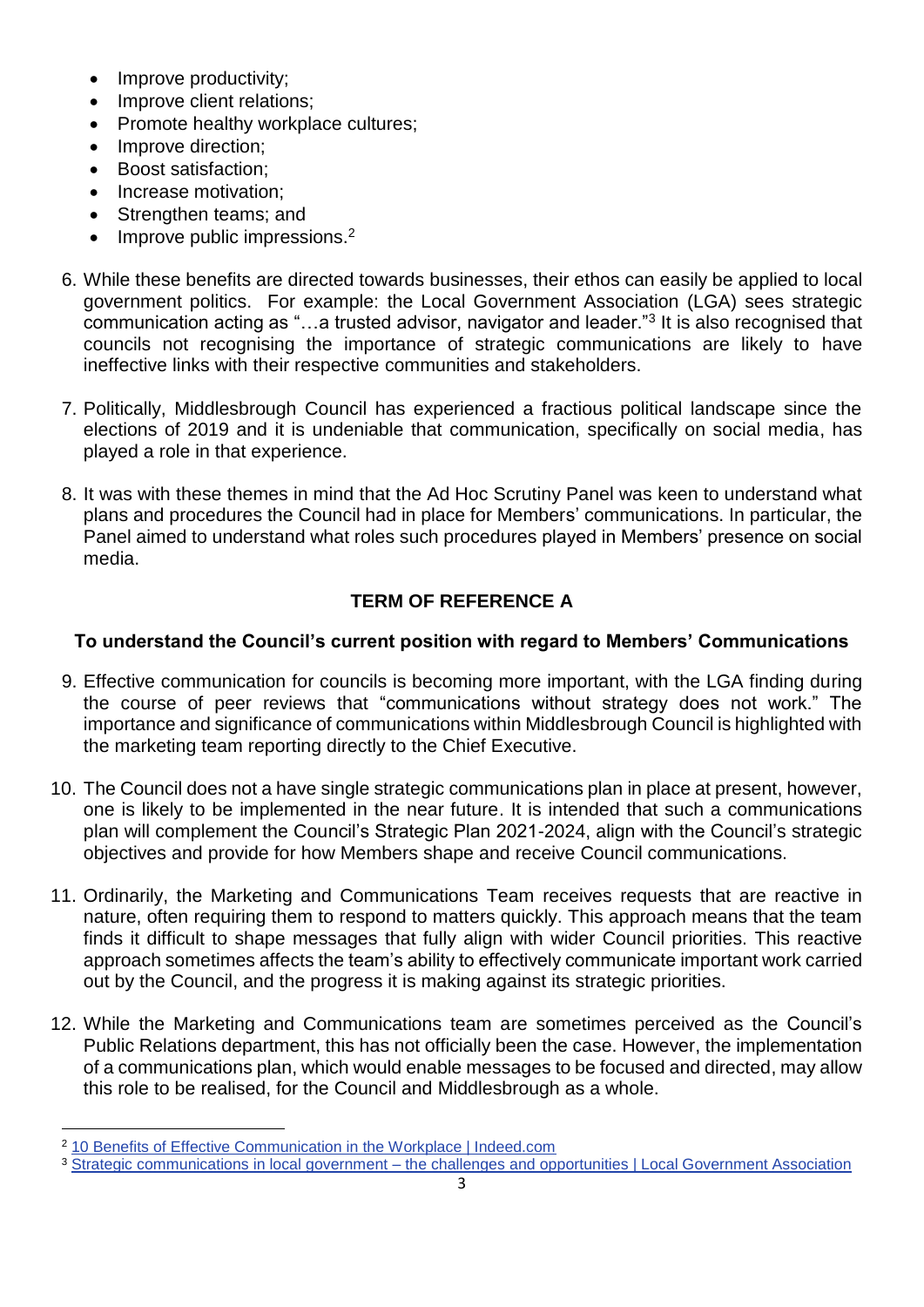13. The implementation of a communications plan would not only direct and guide communications, but would also allow the team to utilise key stakeholders (including Elected Members and staff groups) to create and spread positive perceptions of the Town. By employing an interactive model of communication based on the hub and spoke system, the plan would enable effective transmission and receipt of an effective message, and facilitate feedback on that message for continual improvement.

## **TERM OF REFERENCE B**

### **Explore what role social media plays in Members' Communications**

- 14. Social media use has grown significantly in recent years and is, for a large number of people, a normal part of everyday life. As of 2020, there were 45 million active social media users in the UK, accounting for 66% of the population.<sup>4</sup>
- 15. While no definitive data demonstrates comparative usage, it would be fair to assume that national trends are reflected in Middlesbrough.
- 16. Social media is no longer simply a means of keeping in touch with friends and family, it now provides the standard by which people form and maintain social groups, and provides a key source for news consumption.
- 17. As such, social media can be an effective tool for elected officials that want to engage with and convey important messages to their respective communities. This is recognised by the LGA, which has published several quides and toolkits in this area.<sup>5</sup>
- 18. However, while social media can be advantageous for mass communication purposes it can also be used for nefarious purposes, with high-profile cases being so-called "fake news". Indeed, internet users today are generally less likely than in 2018 to validate online information sources, and one in ten do not consider the truthfulness of factual information they find online.<sup>6</sup>
- 19. The recent COVID-19 pandemic is an example of how an unwillingness or unpreparedness to analyse information on social media can lead to negative outcomes. The World Health Organization (WHO) has previously said that the,

*"…infodemic" surrounding Covid-19 spread just as quickly as the virus itself, with conspiracy theories, rumours and cultural stigma all contributing to deaths and injuries*."<sup>7</sup>

- 20. Although television remains the most popular platform for accessing news and information (75%), the internet is used by 65% of people. Further, whilst the use of social media as a source of news and information has recently declined, a significant proportion (35%) of people actively do so<sup>8</sup>.
- 21. Regardless of usage statistics, however, it is an unavoidable fact that digital means of communication is now a common, everyday, feature of most people's lives.

**.** 

<sup>4</sup> [Updated: The Latest UK Social Media Statistics for 2019 -](https://www.avocadosocial.com/updated-the-latest-uk-social-media-statistics-for-2019/#:~:text=The%20UK%20now%20has%2045,much%20a%20mobile%2Dfirst%20nation.) Avocado Social

<sup>5</sup> [Councillors and social media | Local Government Association](https://local.gov.uk/councillors-and-social-media)

<sup>6</sup> [Adults' Media Use & Attitudes report 2020 \(ofcom.org.uk\)](https://www.ofcom.org.uk/__data/assets/pdf_file/0031/196375/adults-media-use-and-attitudes-2020-report.pdf)

<sup>&</sup>lt;sup>7</sup> Hundreds dead' because of Covid-19 misinformation - BBC News

<sup>8</sup> [Fewer people getting news from social media -](https://www.ofcom.org.uk/about-ofcom/latest/features-and-news/news-from-social-media#:~:text=While%20TV%20remains%20the%20most,2019%20to%2045%25%20in%202020.) Ofcom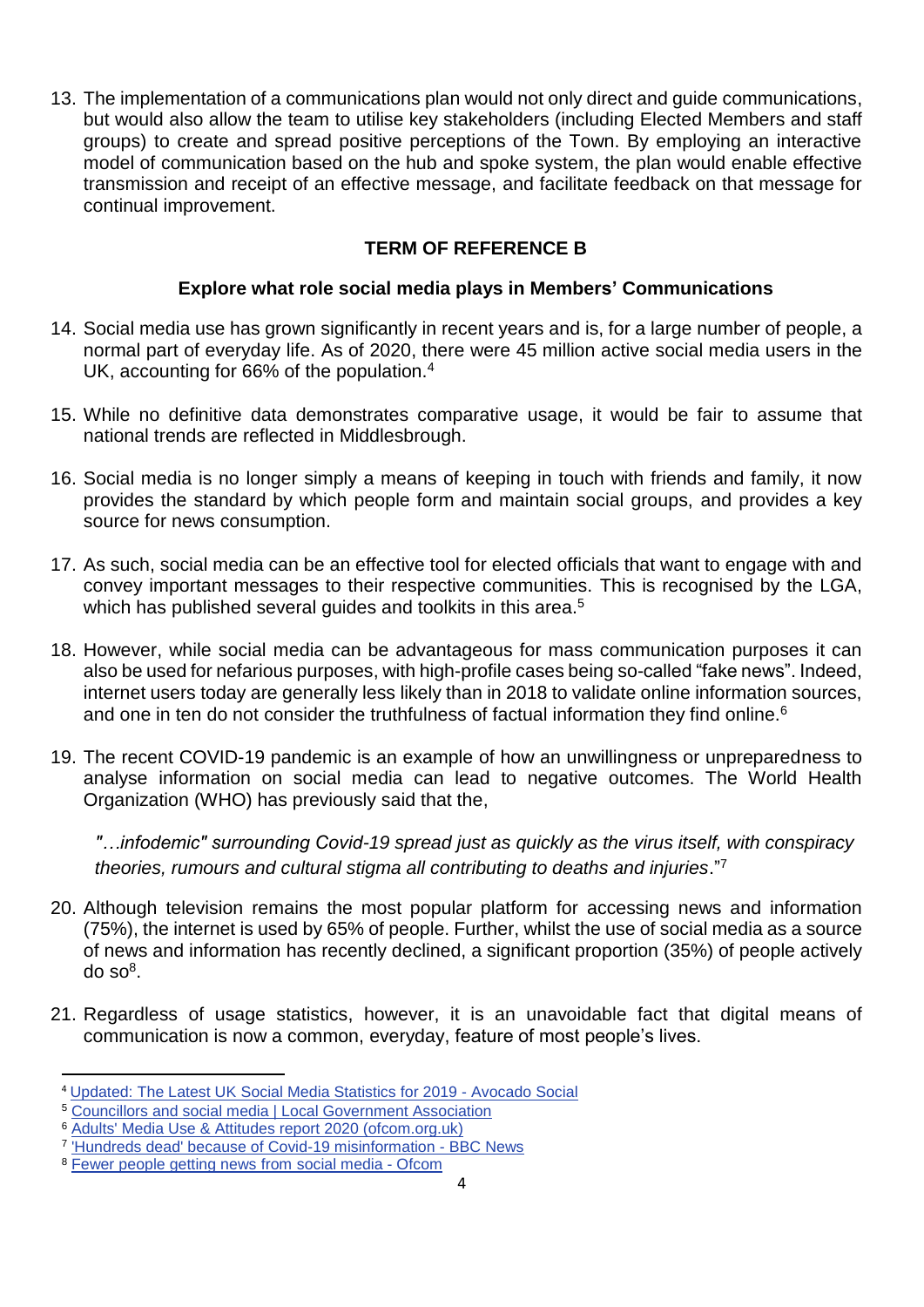- 22. Communications, whether from Council employees or Elected Members, can also provide a mechanism for behavioural change. For example, Bath and North East Somerset Councils ran a communications campaign to target hard to reach areas in order to increase recycling usage. Results of this campaign showed a 28% increase in reported usage of mini recycling centres, which was supported by tonnage data.<sup>9</sup>
- 23. Whilst the growth of, and reliance upon, digital platforms is an inescapable feature of modern life, it is crucial that the content of those platforms is accurate, reliable and relatable. As has been demonstrated with recent events, it has never been more important to avoid "fake news".
- 24. Naturally, improving the message, whether through tone and/or content needs to be replicated on other mechanisms, such as fit-for-purpose web infrastructure, that can facilitate the actions espoused on the social media message.
- 25. Controlling the message via communication plans is one facet of a wider issue; there is little point in controlling the message if the message itself is not fit-for-purpose. As previously described, it is recognised that more people have access, and pay attention to, information delivered via electronic means.
- 26. As a result, there needs to be a quality in its content that conveys an effective message. Different organisations will adopt different styles to suit their audiences and subject matter, whether this be through appealing illustrations or humour. For example, the Museum of English Rural Life social media account, when edited by Adam Koszary, posted content appropriate material in relatable language in order to appeal to a wider audience via shares and re-tweets outside of its core demographic:



27. Appropriate content for Members' communications has been raised previously and, whilst training for Members has been explored, it is important that such training is not only refreshed,

1

<sup>9</sup> [Improving recycling through effective communications \(zerowastescotland.org.uk\)](https://www.zerowastescotland.org.uk/sites/default/files/Improving%20Recycling%20Through%20Effective%20Communications_ZWS_0.pdf)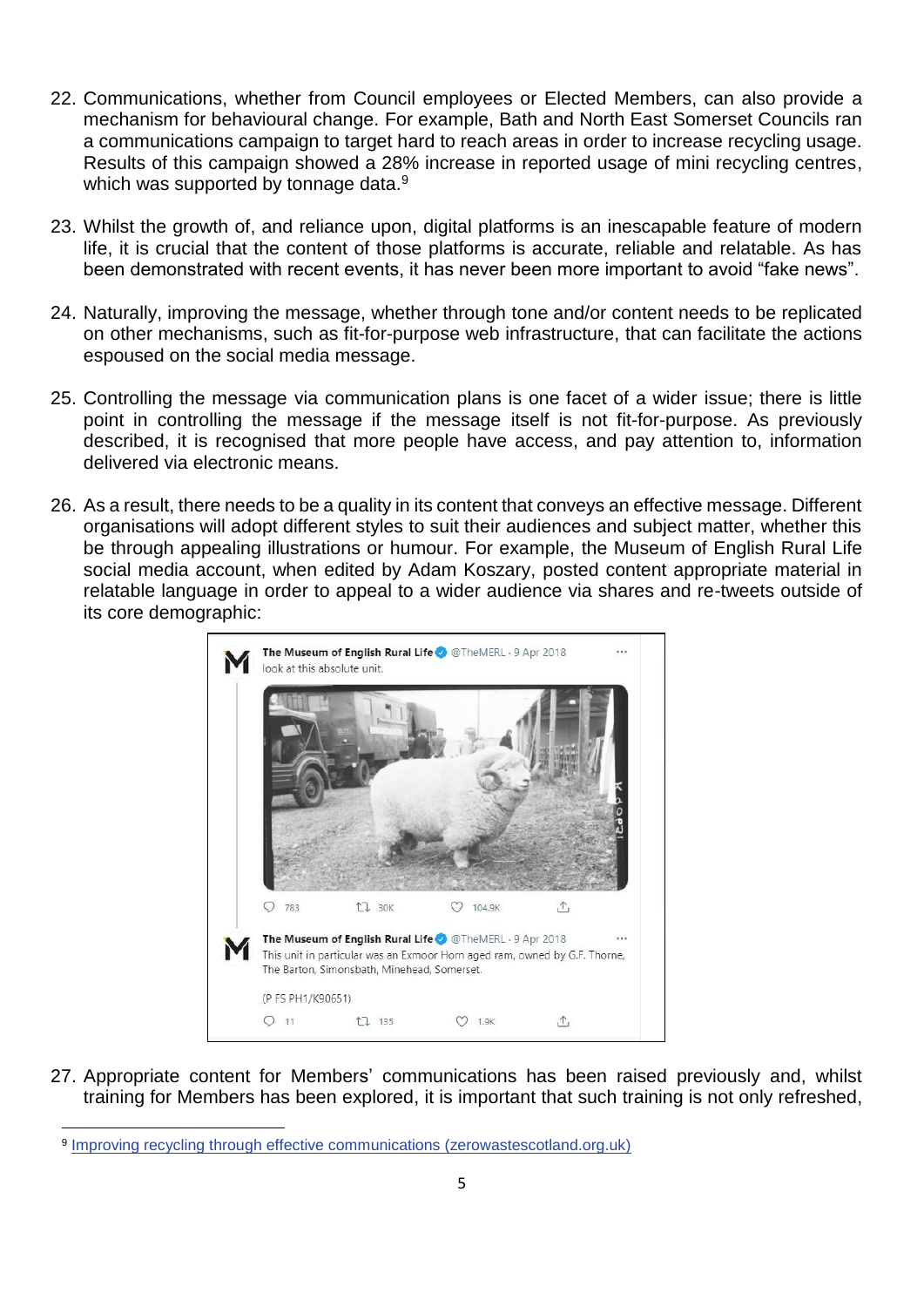but delivered regularly. This is particularly pertinent given the availability of digital platforms, and to ensure that Members are kept as up to date as possible. Assurance of high-quality communications by Members would complement the marketing team's wider approach.

- 28. The Panel heard that concerns had been raised by Members regarding the transmission of important communications, sometimes affecting Members' wards, without prior consultation. Some Members had commented they had read about initiatives on social media before being formally told, including Boho X; the new campus for the Northern School of Art; and Urban Park. It was felt that communicating in such a way degraded transparency and left the decision making process open to criticism.
- 29. There has been a notable shift in communications emanating from outside the Council's formal communications arrangements.
- 30. Whilst publicity about the Council and the work it carries out are welcome, Members are concerned that without a formal and consistent approach to communications there is a risk information is driven by the few not the many. The introduction of a formal communication structure for Elected Members (to complement the above mentioned communications plan) would not inhibit communications, but instead ensure consistency and equity of the message.
- 31. Whilst the communications plan would direct and structure messages, it is equally important that all Members adhere to communication best practice principles, as well as Member behaviour in accordance with the Code of Conduct.
- 32. Ensuring direction, consistency and appropriateness of Members' communications will require entrenchment within the Council's existing constitutional framework. Doing so will complement other mechanisms which, when combined, will provide flexibility and security for all Members and staff in the communications process.
- 33. The Council has both a Social Media Policy and IT Use Policy, both of which contain important information about proper conduct via electronic means. The Council is currently revising its Member Code of Conduct in line with the LGA's Model Code of Conduct, which was released in May 2021. As such, the Panel is keen to ensure the principles of these existing policies are reflected in the revised Code.

#### **CONCLUSIONS**

- 34. The Scrutiny Panel reached the following conclusions in respect of its investigation:
- 35. It is undeniable that we live in an information age where competing voices struggle to have their message heard. It is therefore critical that the Council takes appropriate action to ensure that its communications resonate with its residents.
- 36. From an operational perspective, the introduction of a communications plan that aligns with the Council's strategic priorities will help keep the message relevant and informative.
- 37. Politically, there will always be a difference of opinion between Members and they should be free to avail themselves of media platforms to promote Middlesbrough where possible. However, a mechanism should be implemented that all Members are bound by, which ensures the quality and equity of the messages being transmitted.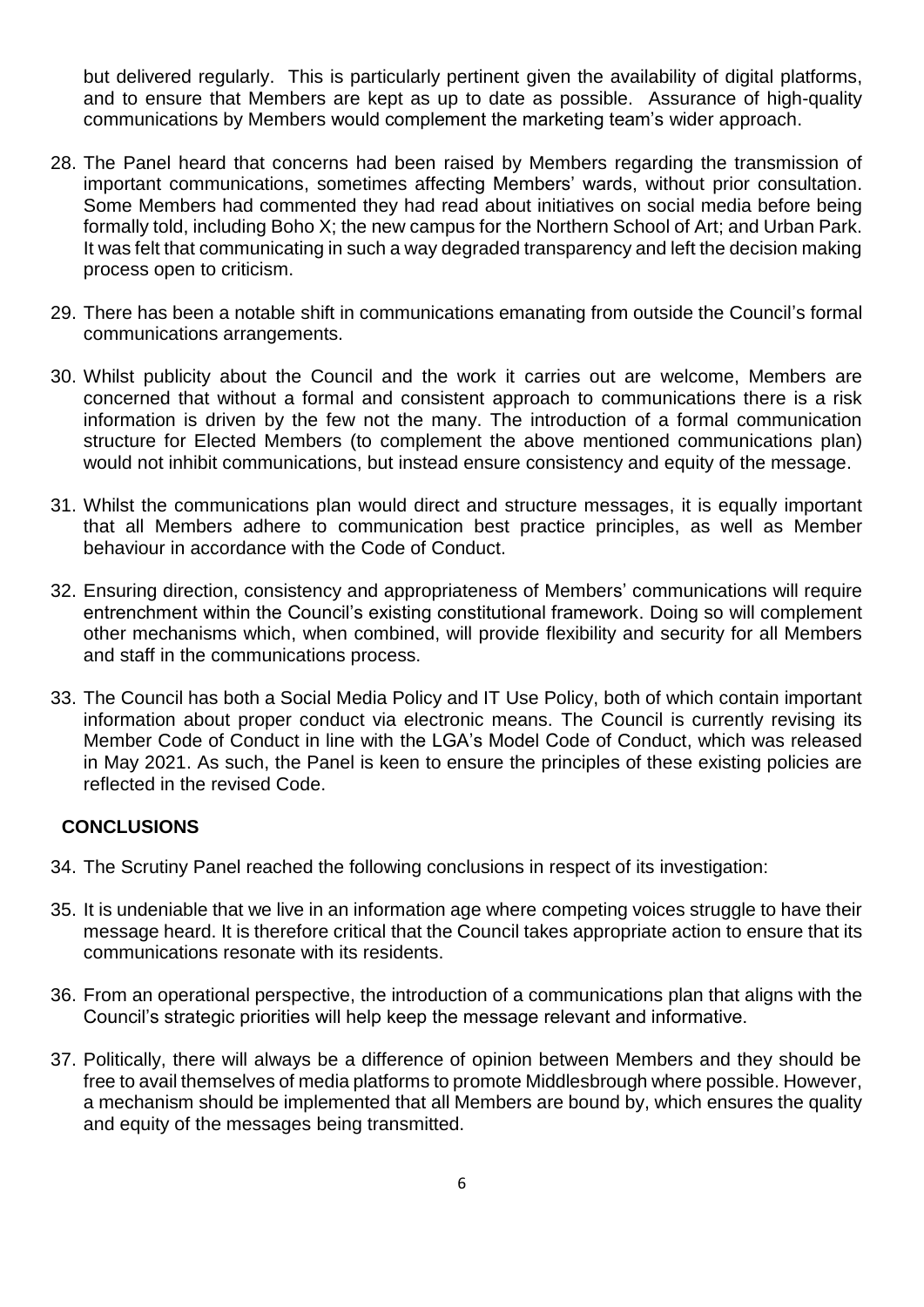#### **RECOMMENDATIONS**

- 38. As a result of the information received, and based on the conclusions above, the Ad Hoc Scrutiny Panel's recommendations for consideration are as follows:
	- **1. That a communications plan be implemented that aligns with the refreshed Strategic Plan 2021-2024 to ensure consistency and direction of council communications.**
	- **2. To ensure Members are well versed on social media etiquette; a training package be delivered to Members on the appropriate use of social media. Training should be carried out as a mandatory requirement on an annual basis (minimum).**
	- **3. That the principles of proper behaviour on social media be reflected in the revised Member Code of Conduct; and**
	- **4. As a corollary of recommendations one and two; a framework be developed to provide clarity to all Members on the appropriate use of social media.**

## **ACKNOWLEDGEMENTS**

- 39. The Ad Hoc Scrutiny Panel would like to the thank the following for their assistance with its work:
	- Andrew Glover Head of Marketing and Communications, Middlesbrough Council; and
	- Tony Parkinson Chief Executive, Middlesbrough Council.

### **ACRONYMS**

40. A-Z listing of acronyms used in the report:

• LGA – Local Government Association

## **BACKGROUND PAPERS**

[Councillors and social media | Local Government Association](https://local.gov.uk/councillors-and-social-media)

[Strategic communications in local government –](https://www.local.gov.uk/our-support/guidance-and-resources/comms-hub-communications-support/futurecomms-building-local-0) the challenges and opportunities | Local [Government Association](https://www.local.gov.uk/our-support/guidance-and-resources/comms-hub-communications-support/futurecomms-building-local-0)

[How fake news has exploited COVID-19 \(pwc.co.uk\)](https://www.pwc.co.uk/issues/crisis-and-resilience/covid-19/how-fake-news-has-exploited-covid19-cyber.html)

[Checklist for councillors | Local Government Association](https://www.local.gov.uk/our-support/guidance-and-resources/comms-hub-communications-support/digital-communications/social-1)

[Adults' Media Use & Attitudes report 2020 \(ofcom.org.uk\)](https://www.ofcom.org.uk/__data/assets/pdf_file/0031/196375/adults-media-use-and-attitudes-2020-report.pdf)

#### **COUNCILLOR JANET THOMPSON CHAIR OF THE AD HOC SCRUTINY PANEL – 2020/2021**

### **COUNCILLOR MICHAEL SAUNDERS CHAIR OF AD HOC SCRUTINY PANEL – 2021/2022**

The membership of the Scrutiny Panel over the course of the review was as follows:

### Ad Hoc Scrutiny Panel 2021/22